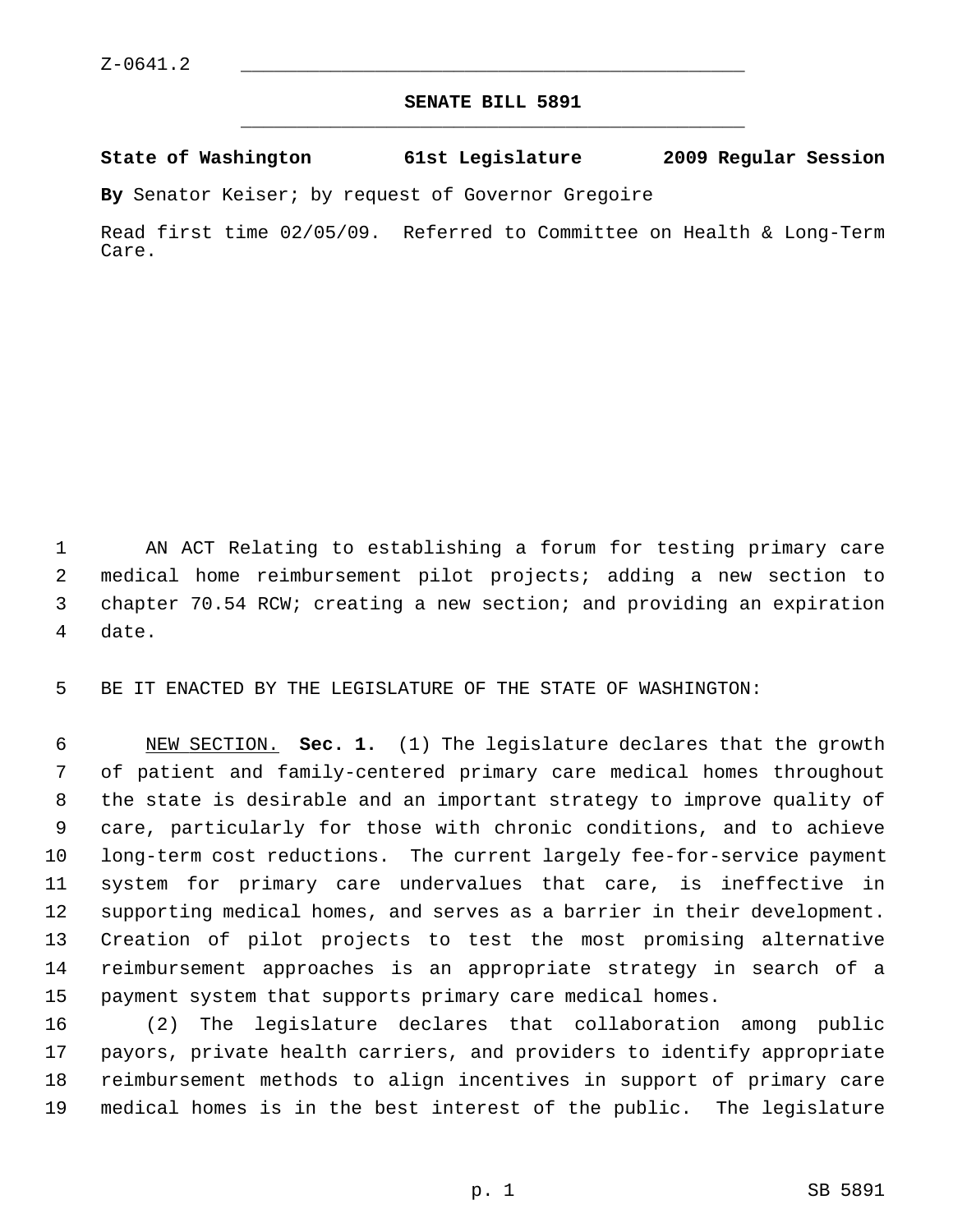1 therefore intends to exempt from state antitrust laws, and to provide 2 immunity from federal antitrust laws through the state action doctrine, 3 for activities undertaken pursuant to pilots designed and implemented 4 under section 2 of this act that might otherwise be constrained by such 5 laws. The legislature does not intend and does not authorize any 6 person or entity to engage in activities or to conspire to engage in 7 activities that would constitute per se violations of state and federal 8 antitrust laws including, but not limited to, agreements among 9 competing health care providers or health carriers as to the price or 10 specific level of reimbursement for health care services.

11 NEW SECTION. **Sec. 2.** A new section is added to chapter 70.54 RCW 12 to read as follows:

13 The health care authority and the department of social and health 14 services shall design, oversee implementation, and evaluate one or more 15 primary care medical home reimbursement pilot projects in the state to 16 include as participants public payors, private health carriers, and 17 health care providers. Based on input from participants, the agencies 18 shall:

19 (1) Determine the number and location of primary care medical home 20 reimbursement pilots;

21 (2) Determine criteria to select primary care clinics to serve as 22 pilot sites to facilitate testing of medical home reimbursement methods 23 in a variety of primary care settings;

24 (3) Select pilot sites from those primary care provider clinics 25 that currently employ a number of activities and functions typically 26 associated with medical homes, or from sites that have been selected by 27 the department of health to participate in a medical home collaborative 28 under section 2, chapter 295, Laws of 2008;

29 (4) Determine one or more reimbursement methods to be tested by the 30 pilots;

31 (5) Identify pilot performance measures for clinical quality, 32 chronic care management, cost, and patient experience through patient 33 self-reporting; and

34 (6) Appropriately coordinate during planning and operation of the 35 pilots with the department of health medical home collaboratives and 36 with other private and public efforts to promote adoption of medical